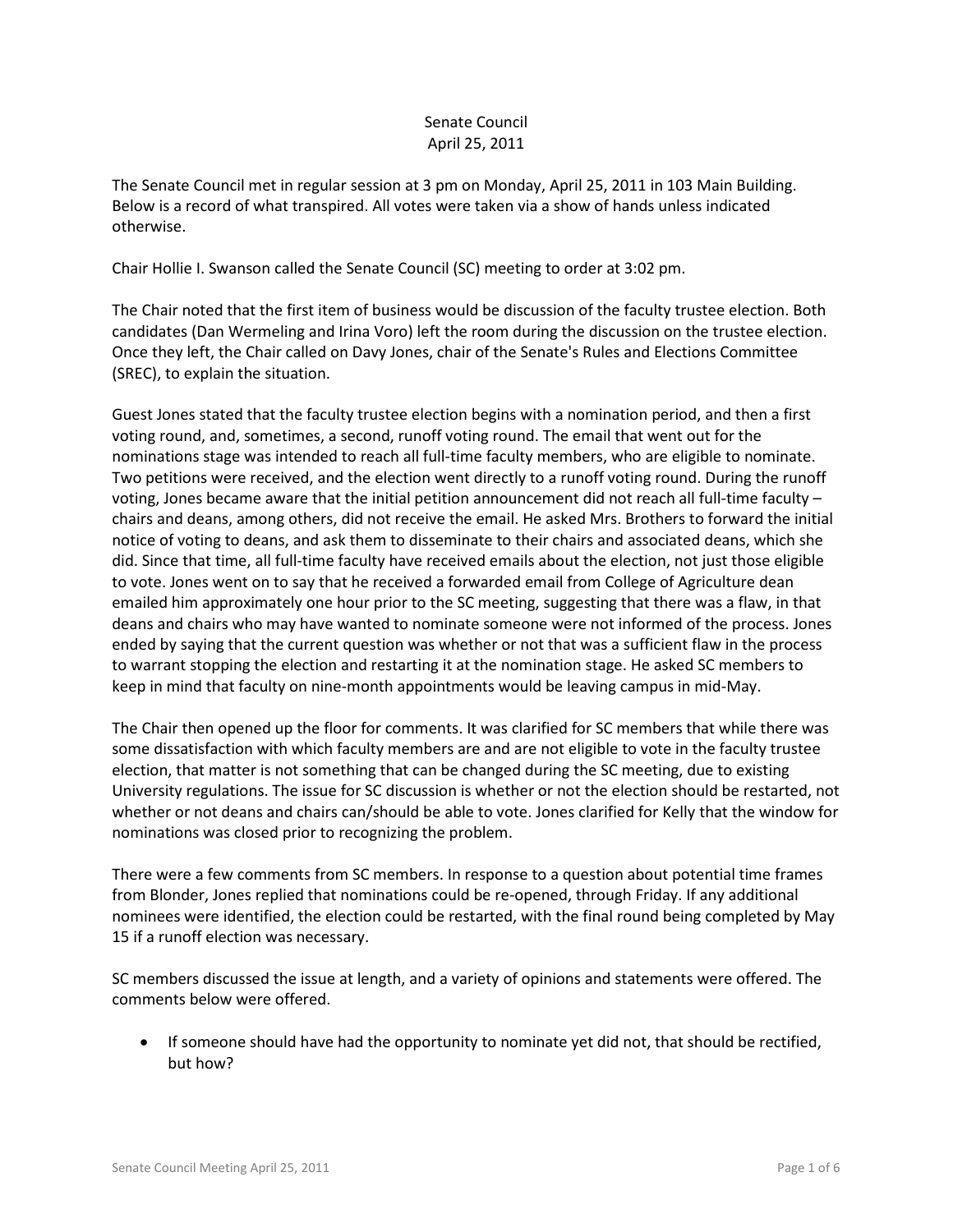- Although faculty on nine-month appointments will leave soon, most people have access to email.
- The SC should keep the discussion on the election process, not the eligibility rules regarding voters.
- SC should consider fairness to the two candidates of reopening the nomination process/election. Opening up the nomination process to everyone is partially unfair.
- The SREC is the final arbiter of matters pertaining to the faculty trustee election.
- The SREC wants to know the SC's view on the matter, prior to rendering a final decision.
- The communications about the election were also posted on the University Senate's web site, but if someone did not know about the election, it could not be assumed that the person would just know to check the web site. Thus, "reasonable notice" was not given.
- Having the information posted is not the same as being sent an email.

Yanarella **moved** that the SC strongly urge the SREC to reinstate the nomination process in a way that allows the election process to be completed by May 15. Steiner **seconded**. Steiner asked for and received confirmation that the current two candidates would not need to engage in the second nomination period – they are already nominated. Kelly asked that the candidates be informed that the concerns of the day had nothing to do with the quality of the candidates, but reflected a sense of a lack of fairness.

There being no further discussion, a **vote** was taken and the motion **passed** with none opposed and one abstaining.

## 1. Minutes and Announcements

The Chair introduced incoming Student Government Association President Micah Fielder. Guest Fielder expressed his pleasure at the prospect of representing students and working with the SC in the coming year.

SC members decided there was no need to place an ad in the KY Kernel during Finals Week.

The Chair reported that on behalf of the SC and University Senate (Senate), she approved the change in degree type (to a BS Topical Major) for a student who began his collegiate career in 1959.

Moving to budget issues, the Chair commented on the morning's presentation to campus by Vice President of Financial Operations and Treasurer Angie Martin. SC members expressed interest in hearing a similar presentation during the next SC meeting.

SC members discussed nominees for the University Joint Committee on Honorary Degrees (UJCHD), as well for the Faculty Performance Review Appeals Committee (FPRAC). They selected one faculty member for the UJCHD, and four faculty for the FPRAC.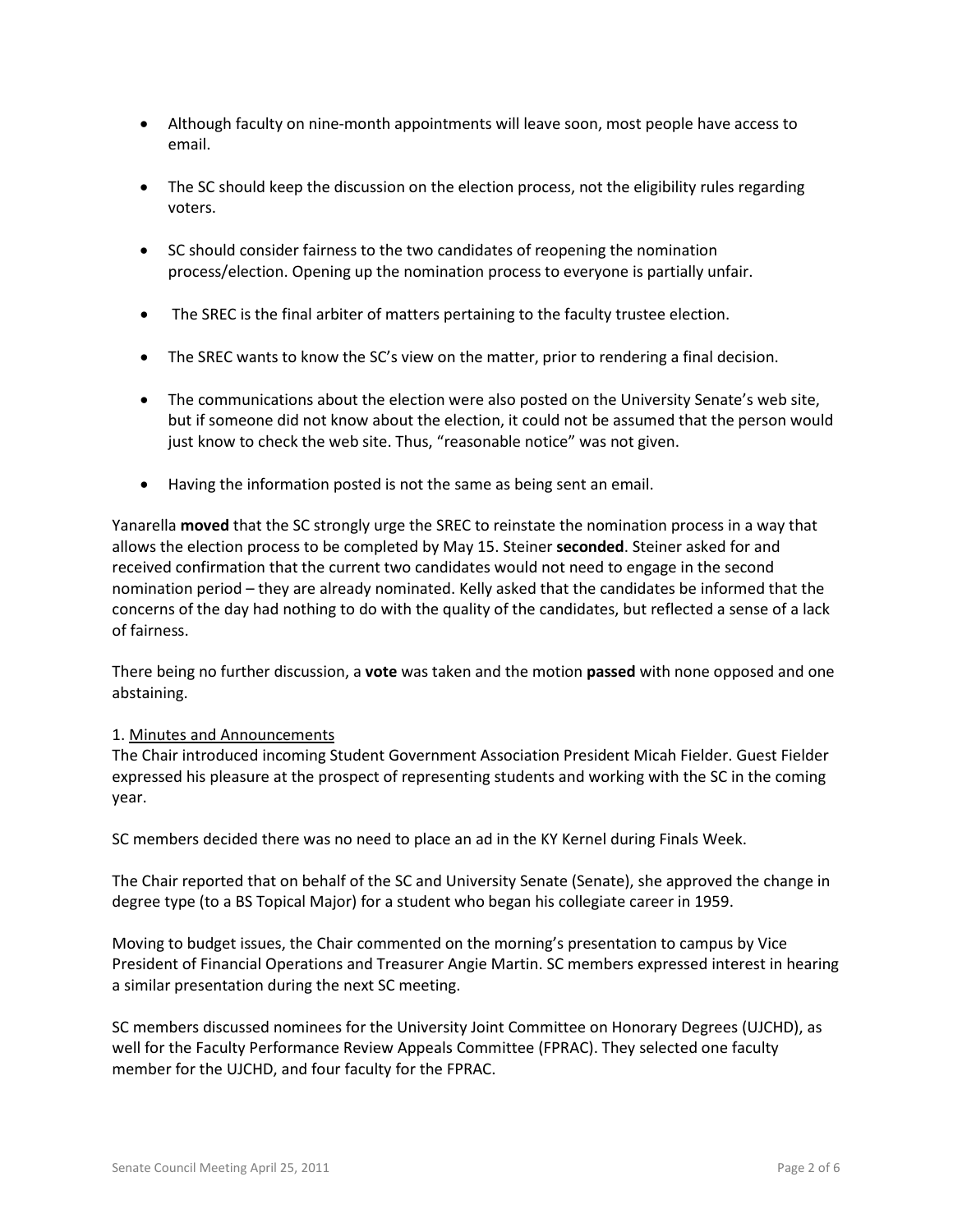SC members then discussed the use of closed book exams in distance learning courses. It was ultimately determined that the SC did not wish to weigh in on the issue formally, but understood that the instructor and reviewing academic council would ensure an exam's integrity is protected.

#### 2. Committee Reports

a. Senate's Academic Programs Committee – Dan Wermeling, Chair

Proposed New Masters of Music in Music Therapy

Wermeling, chair of the Senate's Academic Programs Committee (SAPC), explained the proposal. The Chair wondered if the proposal needed review by the Health Care Colleges Council.

After brief discussion, Wermeling said that the SAPC recommended approval to the SC. The Chair thanked Guest Gooding for attending, and Gooding departed.

Proposed New Minor in Chinese

Proposed New BA in Chinese Language and Literature

Wermeling then explained the proposed new minor and new BA. Guest Matthew Wells also contributed to the explanation. All SC members' questions were answered satisfactorily.

After brief discussion, Wermeling said that the SAPC recommended approval of both the minor and BA to the SC. The Chair thanked Wells for attending, and he departed.

Wermeling reported that the **motion** from the SAPC was to approve the proposed new Masters of Music in Music Therapy, and send it to the Senate with a positive recommendation. There being no discussion, a **vote** was taken and the motion **passed** with none opposed.

Wermeling reported that the **motion** from the SAPC was to approve the proposed new Minor in Chinese, and send it to the Senate with a positive recommendation. There being no discussion, a **vote** was taken and the motion **passed** with none opposed.

Wermeling reported that the **motion** from the SAPC was to approve the proposed new BA in Chinese Language and Literature, and send it to the Senate with a positive recommendation. There being no discussion, a **vote** was taken and the motion **passed** with none opposed.

There was additional, brief discussion about the lack of input from the health care colleges into the Masters of Music in Music Therapy.

#### 3. Interim General Education Oversight Committee Policy Statements

The Chair invited Guest Bill Rayens, chair of the Interim General Education Oversight Committee (IGEOC) to share the reason for his attendance. Rayens explained that during the process of vetting courses for the new General Education, IGEOC has encountered some thorny issues, which may be alleviated with the adoption of their suggested policies.

SC members and Rayens discussed the suggested policies, and what type of oversight was appropriate while allowing IGEOC to function as charged.

After discussion, Yanarella **moved** that the SC take this proposal up and render its judgment on the guidelines by September 15. There was lengthy discussion following Yanarella's motion. There was no second, and Yanarella **withdrew** his motion.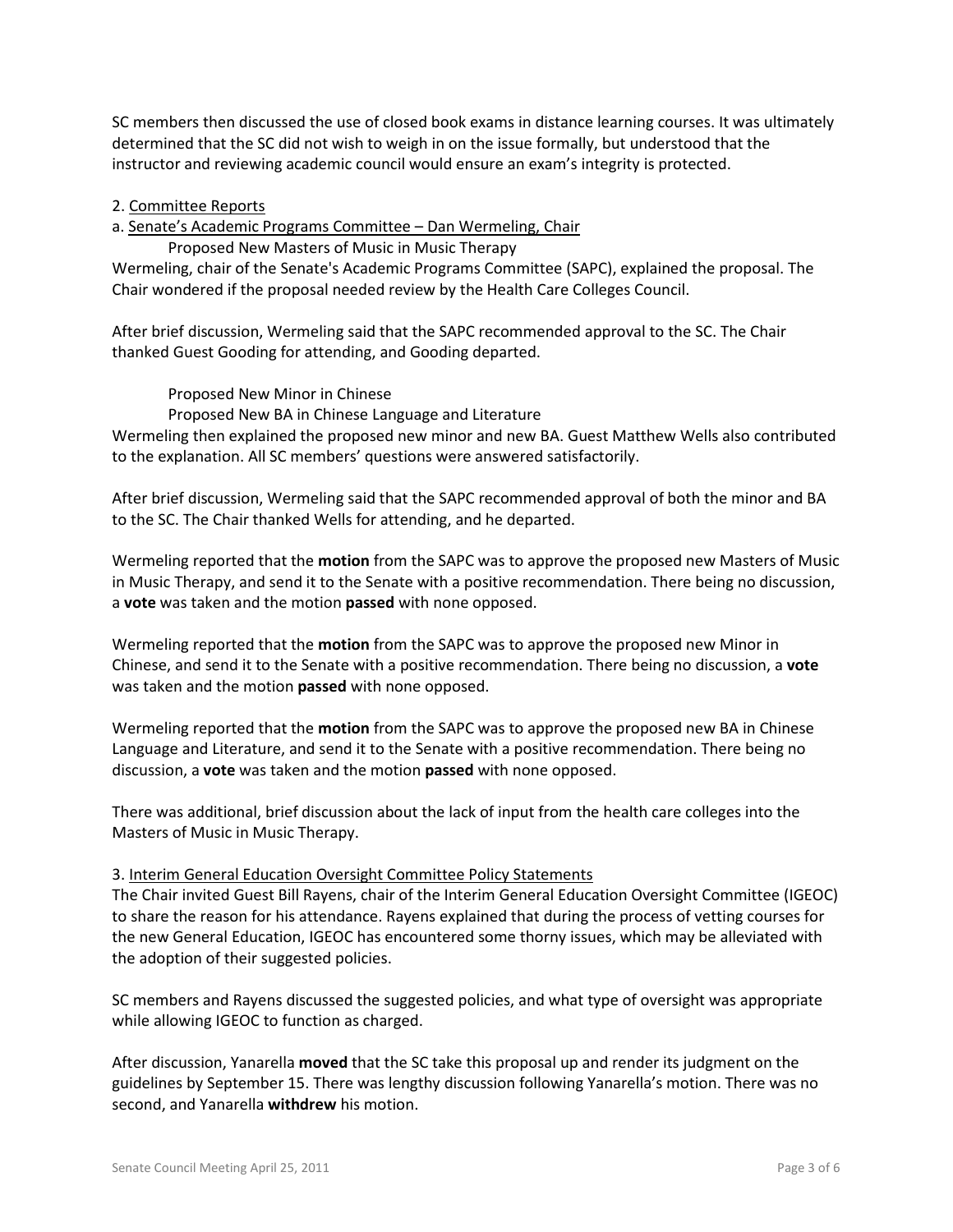Grossman **moved** that IGEOC be allowed and encouraged to formulate policies during its term, that it report such policies to the SC, and that at the end of its term, propose to the SC and Senate which of its interim policies should be codified as part of the *Senate Rules*. Yanarella **seconded**. There being no additional discussion, a **vote** was taken and the motion **passed** with none opposed. The Chair noted she would announce it to the Senate in May. It was agreed that the policies would be of an interim nature, as is IGEOC, and that IGEOC would be responsive to faculty concerns about a policy, if that situation arises.

## 4. c. Old Business - Gen Ed Naming

Kirk said that there was not much email response from students about the proposed names. He opined that "Gen Ed" was a sufficient name for the program. Yanarella objected, and said that the name should be tied to the basic thrust of the general education curriculum. Kyle added that the preferred ranking of names was "CatsCore," "UK Core" and "The UK Core: 21<sup>st</sup> Century Studies."

After additional discussion, Grossman **moved** that the names "UK Core," "The UK Core: 21<sup>st</sup> Century Studies" and "Building Leaders Through Undergraduate Education (BLUE)" be presented to the Senate for a vote. A **vote** was taken on the motion, and the motion **failed** with four in favor, four opposed and two abstained.

Grossman then **moved** that the names "UK Core," "The UK Core: 21<sup>st</sup> Century Studies" and "CatsCore" be presented to the Senate. Yanarella **seconded**. During discussion, some SC members expressed a preference to not choose three of the four finalist names for Gen Ed, but rather to allow the Senate to choose among the four.

Grossman then **amended his motion** so that all four names ("UK Core," "The UK Core: 21<sup>st</sup> Century Studies," "Building Leaders Through Undergraduate Education (BLUE)" and "CatsCore") be sent to the Senate and that there first be a vote on all four, and striking the name receiving the fewest votes. (A vote will be held on the remaining three names, striking the name receiving the fewest votes, and then a final vote will be held on the remaining two names.) Yanarella **agreed to** the amended motion.

There being no further discussion, a **vote** was taken and the motion **passed** with nine in favor and one opposed.

## 5. UK August 2011 Degree List (first)

Grossman **moved** that the elected faculty senators of the Senate Council send UK's (first) August 2011 degree list to the Senate for approval, for submission through the President to the Board of Trustees, as the recommended degrees to be conferred by the Board. Wasilkowski **seconded**. There being no additional discussion, a **vote** was taken and the motion **passed** with none opposed.

4. b. Old Business – Proposed DELETION of Master of Arts in Distributive Education It was explained that because the Master of Arts in Distributive Education was so outdated, that it could be deleted instead of suspended.

Grossman **moved** that the Master of Arts in Distributive Education be deleted, as per the recommendation of the Vice President for Institutional Research, Planning and Effectiveness and be sent to the Senate with a positive recommendation. Wasilkowski **seconded**. There being no discussion, a **vote** was taken and the motion **passed** with none opposed.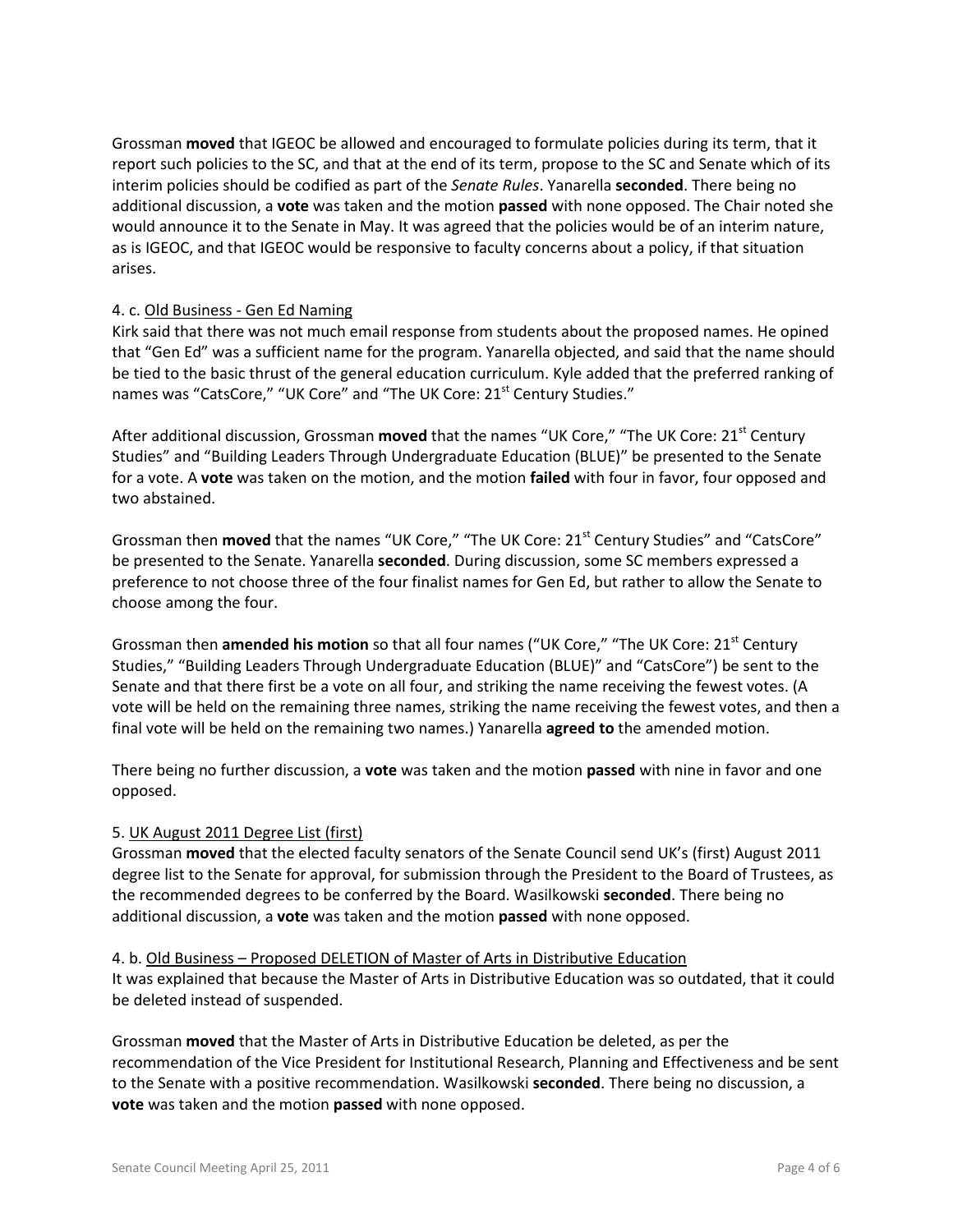## 4. d. Old Business – Reconsider, Prior to Summer, Proposed Changes to *Senate Rules 1.3.3.A* ("Senate Council Chair")

The Chair referred SC members to the proposed language about the SC chair election. (Underline denotes added text, and strikethrough denotes deleted text.)

The Senate Council shall elect its Chair in December preceding the academic year during which the Chair shall serve. All nine of the elected faculty representatives then serving on the Senate Council shall be eligible for election to the position. The incumbent Chair, if in his or her first year as Chair, shall also be eligible for reelection.

Given that the chair of the Senate Council is also chair of the University Senate, the Senate Council chair shall be elected by a majority of a voting quorum of elected faculty members of the University Senate. The election shall be held in the December preceding the first academic year during which the Chair shall serve. Members of the Senate may nominate current members of the Senate Council by notifying the chair of the Rules & Elections Committee at least one month in advance of the election date. The chair of the Rules & Elections Committee shall ascertain the nominees' willingness to serve. Candidates will be required to write a short description of their views of the role of Senate Council Chair. This information will be posted on the Senate web site at least two weeks prior to the election date. The term of the Senate Council chair shall be two years. The Senate Council chair is eligible to run for a second consecutive term. A Senate Council chair is not eligible to run for a third consecutive term. After a Senate Council chair steps down, he or she is not eligible to serve as Senate Council chair again for two years.

Steiner opined that the proposed language had general support in the SC, and that it should not wait until the summer for additional discussion.

Grossman **offered an amendment** to approve the proposed wording, and add language to include a statement that if there is only one candidate, the vote can take place in a Senate meeting. Nokes **seconded**. A **vote** was taken, and the motion **passed** with one opposed.

Randall expressed misgivings about the proposal, primarily due to the length of time that a faculty member would be away from duties of teaching, research and service.

A **vote** was taken on the **motion** from SC to approve the proposed revised language, including language that if there is only one candidate, the vote can take place in a Senate meeting. The motion **passed** with five in favor and four opposed.

## 4. a. Old Business – Six-Week Update on Status of Pending Courses

The Chair said that she would sit down with Grossman during the week and go over the spreadsheets. The SC then discussed the issue pertaining to the funding of the scoreboards. After considerable discussion, Bob Grossman **moved** that the Senate Council, on behalf of the University Senate, strongly opposes the lending of money from the University to the University of Kentucky Athletic Association and asks the Board of Trustees to vote it down". Yanarella **seconded**. The motion **passed** with 7 in favor and none opposed. Additional discussion regarding the circulation of a petition addressing the scoreboard issue then ensued.